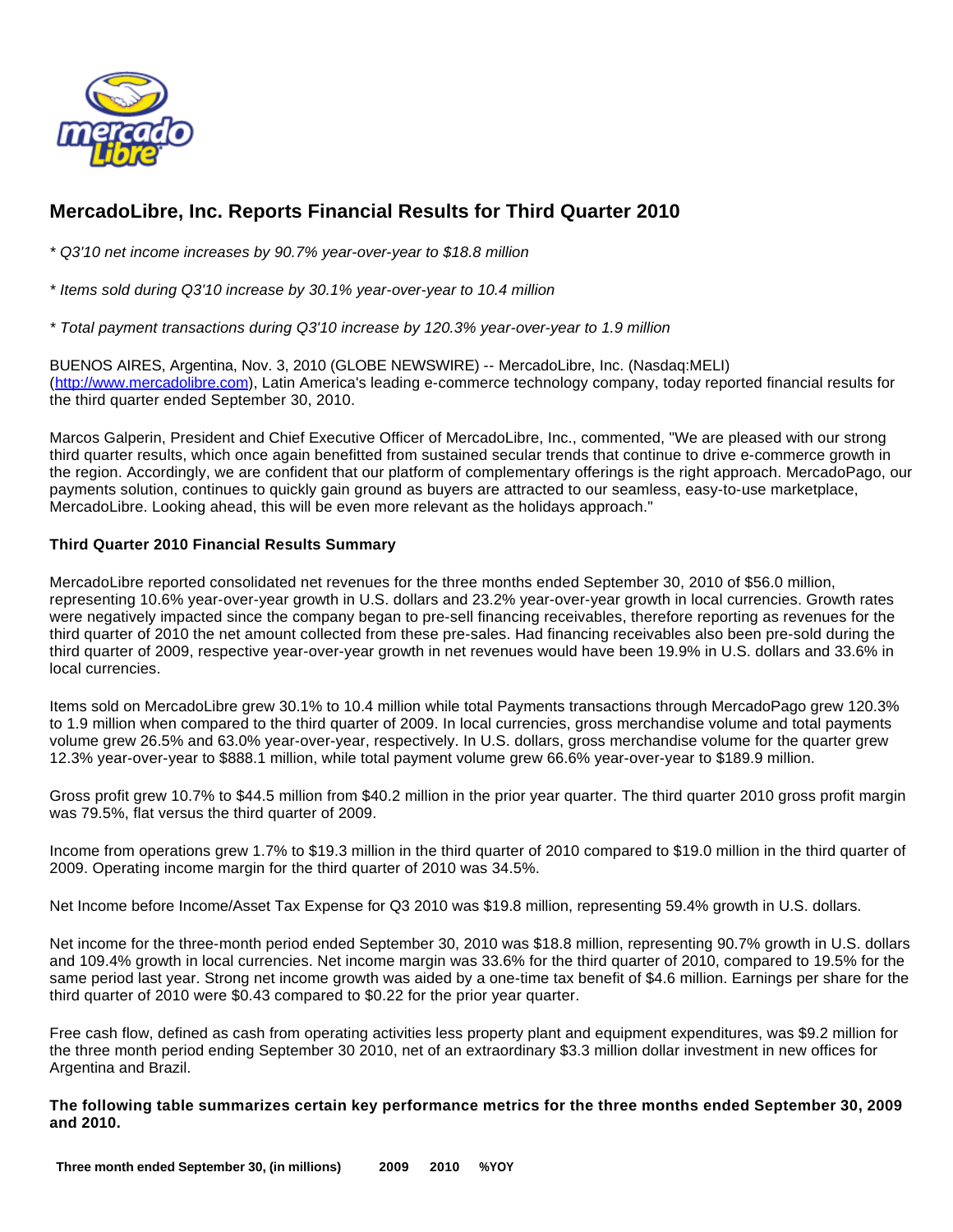| Total confirmed registered users at the end of period | 40.2 | 50.2 25.0%            |
|-------------------------------------------------------|------|-----------------------|
| New confirmed registered users during the period      | 2.4  | 2.8 17.0%             |
| Gross merchandise volume                              |      | \$791.0 \$888.1 12.3% |
| Items sold                                            | 8.0  | 10.4 30.1%            |
| Total payments volume                                 |      | \$114.0 \$189.9 66.6% |
| Total payments transactions                           | 0.9  | 1.9 120.3%            |

#### **Change in MercadoPago Financing Operations**

Starting in the third quarter of 2010, the company began to pre-sell credit card receivables from its MercadoPago financing operations. For this reason, starting in the third quarter of 2010, MercadoPago financing revenues now represent the net amount received from financing institutions as a result of pre-selling these installment related financing receivables. Credit card receivables are being pre-sold in order to: (a) better manage credit risk, (b) generate increased predictability of the associated cost and (c) not assume any financing risk.

The following table may prove helpful to analyze the annual evolution of the company's revenue growth, as it shows consolidated net revenues since Q3 of 2008 net of MercadoPago financing cost:

| Figures in US dollars                                                        | Q3 2008    | Q4 2008               | Q1 2009    | Q2 2009    | Q3 2009    | Q4 2009    | Q1 2010    | Q <sub>2</sub> 2010 | Q3 2010    |
|------------------------------------------------------------------------------|------------|-----------------------|------------|------------|------------|------------|------------|---------------------|------------|
| <b>Consolidated Net</b><br>Revenues                                          | 40.260.643 | 33.449.739            | 32.322.501 | 40,901,799 | 50,599,276 | 49,020,045 | 45,937,774 | 52.510.331          | 55.951.378 |
| MercadoPago Financing<br>Costs $(*)$                                         | 1.253.007  | 4.978.442             | 2.330.530  | 3.246.008  | 3.927.577  | 3.990.072  | 3.383.142  | 3.949.545           |            |
| <b>Consolidated Net</b><br>Revenues Net of<br>MercadoPago Financing<br>Costs |            | 39,007,636 28,471,297 | 29,991,971 | 37,655,791 | 46,671,699 | 45,029,973 | 42,554,632 | 48.560.786          | 55,951,378 |
| Growth % Over Prior Year                                                     | n/a        | n/a                   | n/a        | n/a        | 19.6%      | 58.2%      | 41.9%      | 29.0%               | 19.9%      |

(\*) Included in Cost of Net Revenues and Interest Expense and Other Financial Charges.

#### **Conference Call and Webcast**

MercadoLibre will host a conference call and audio webcast on November 3, 2010 at 4:30 p.m. Eastern Time. The conference call may be accessed by dialing (970) 315-0420 (Conference ID 20983737) and requesting inclusion in the call for MercadoLibre. The live conference call can also be accessed via audio webcast at the investor relations section of the Company's website, at [http://investor.mercadolibre.com.](http://investor.mercadolibre.com/) An archive of the webcast will be available for one week following the conclusion of the conference call.

#### **Definition of Selected Operational Metrics**

Total confirmed registered users — Measure of the cumulative number of users who have registered on the MercadoLibre Marketplace and confirmed their registration.

New confirmed registered users - Measure of the number of new users who have registered on the MercadoLibre Marketplace and confirmed their registration.

Gross merchandise volume — Measure of the total U.S. dollar sum of all transactions completed through the MercadoLibre Marketplace, excluding motor vehicles, vessels, aircraft, real estate, and services.

Items sold (Successful items sold) — Measure of the number of items sold/purchased through the MercadoLibre Marketplace.

Total payment volume — Measure of total U.S. dollar sum of all transactions paid for using MercadoPago.

Total payment transactions — Measure of the number of all transactions paid for using MercadoPago.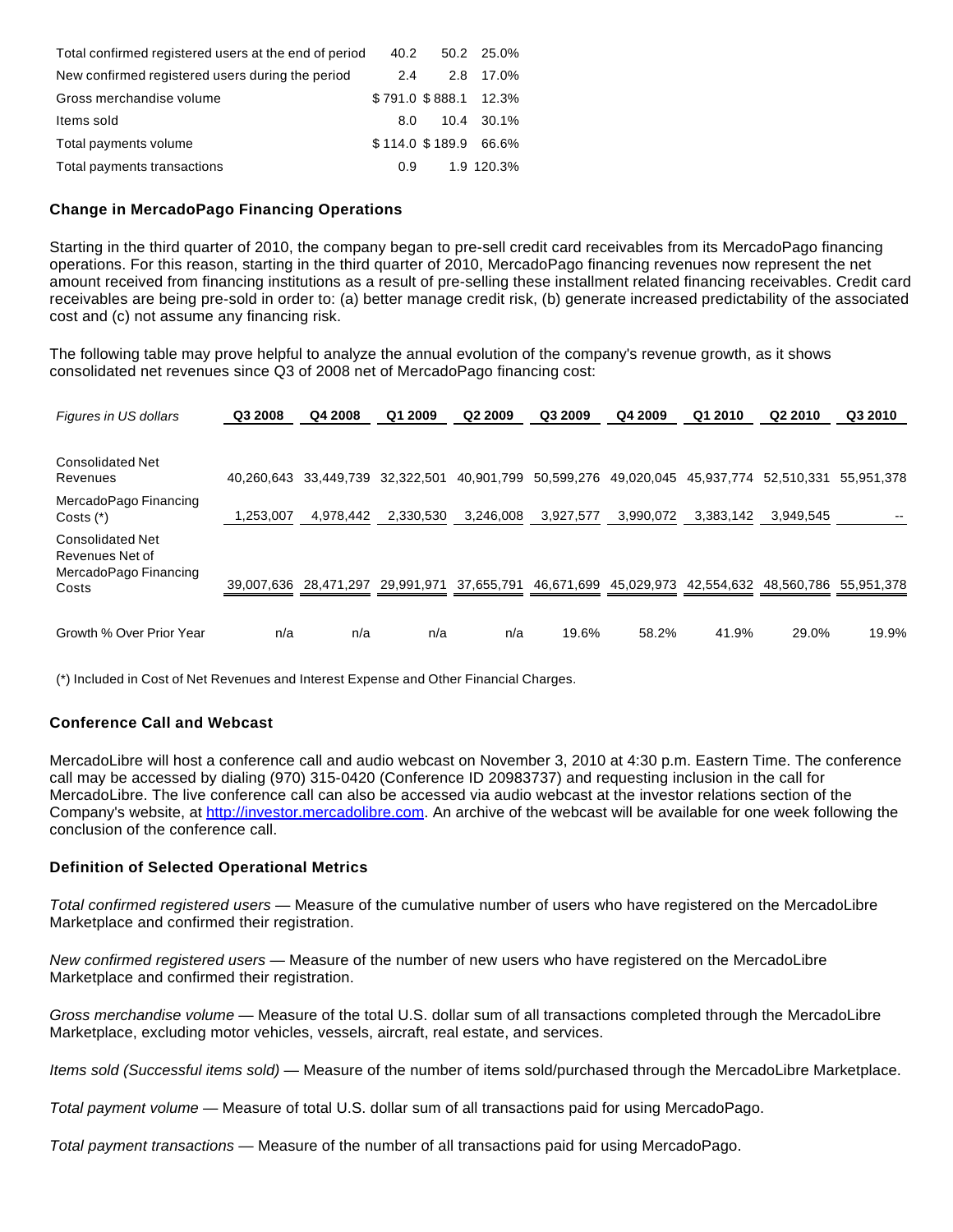Gross profit margin — Defined as gross profit as percentage of net revenues.

Operating margin — Defined as income from operations as a percentage of net revenues.

Net Income margin – Defined as net income as a percentage of net revenues.

Free Cash Flow — Defined as cash flow from operating activities less property plant and equipment expenditures.

Local currency metric growth — Calculated by applying the average 2009 monthly exchange rates for each month of the period during 2009 to the results during the corresponding months in 2010, so as to calculate what the growth would have been had exchange rates been the same throughout both periods.

#### **About MercadoLibre**

Founded in 1999, MercadoLibre is Latin America's leading e-commerce technology company. Through its primary platforms, MercadoLibre.com and MercadoPago.com, it provides solutions to individuals and companies buying, selling, advertising, and paying for goods online.

MercadoLibre.com serves millions of users and creates a market for a wide variety of goods and services in an easy, safe and efficient way. The site is among the top 50 in the world in terms of page views and is the leading retail platform in unique visitors in each country in which it operates according to metrics provided by comScore Networks. MercadoLibre maintains a leadership position in 12 Latin American countries. The Company is listed on NASDAQ (Nasdaq:MELI) following its initial public offering in 2007.

For more information about the company visit: [http://investor.mercadolibre.com](http://investor.mercadolibre.com/)

The MercadoLibre, Inc. logo is available at <http://www.globenewswire.com/newsroom/prs/?pkgid=4193>

#### **Forward-Looking Statements**

Any statements contained in this press release that are not statements of historical fact, including statements about the company's beliefs and expectations, are forward-looking statements and should be evaluated as such. Such forward-looking statements reflect, among other things, the company's current expectations, plans, projections and strategies, anticipated financial results, future events and financial trends affecting the company's business, all of which are subject to known or unknown risk and uncertainties that may cause the company's actual results to differ materially from those expressed or implied by these forward-looking statements, including general market conditions, adverse changes in the company's markets as well as those risks and uncertainties included under the captions "Risk Factors" and "Management's Discussion and Analysis of Financial Condition and Results of Operations," in the company's Annual Report on Form 10-K for the year ended December 31, 2009 and Quarterly Report on Form 10-Q for the quarter ended September 30, 2010, which are on file with the SEC and is available on the SEC website at [www.sec.gov](http://www.globenewswire.com/newsroom/ctr?d=205876&l=38&a=www.sec.gov&u=http%3A%2F%2Fwww.sec.gov). Additional information will also be set forth in the company's Quarterly Report on Form 10-Q for the quarter ended September 30, 2010, which it expects to file with the SEC in November 2010. All information provided in this release and in the attachments is as of November 3, 2010 and MercadoLibre undertakes no duty to update this information. Because of the risks, uncertainties and assumptions, investors should not place undue reliance on any forwardlooking statements.

#### **Consolidated balance sheets**

|                                 | September 30,<br>2010 | December 31,<br>2009 |
|---------------------------------|-----------------------|----------------------|
| <b>Assets</b>                   | (Unaudited)           | (Audited)            |
| Current assets:                 |                       |                      |
| Cash and cash equivalents       | \$44,451,900          | \$49,803,402         |
| Short-term investments          | 6,584,453             | 14,580,185           |
| Accounts receivable, net        | 11,132,566            | 4,868,377            |
| Funds receivable from customers | 4,688,610             | 3,785,802            |
| Prepaid expenses                | 681,923               | 547.138              |
| Deferred tax assets             | 12,152,785            | 5,481,182            |
| Other assets                    | 5,742,932             | 3,068,930            |
| Total current assets            | 85.435.169            | 82.135.016           |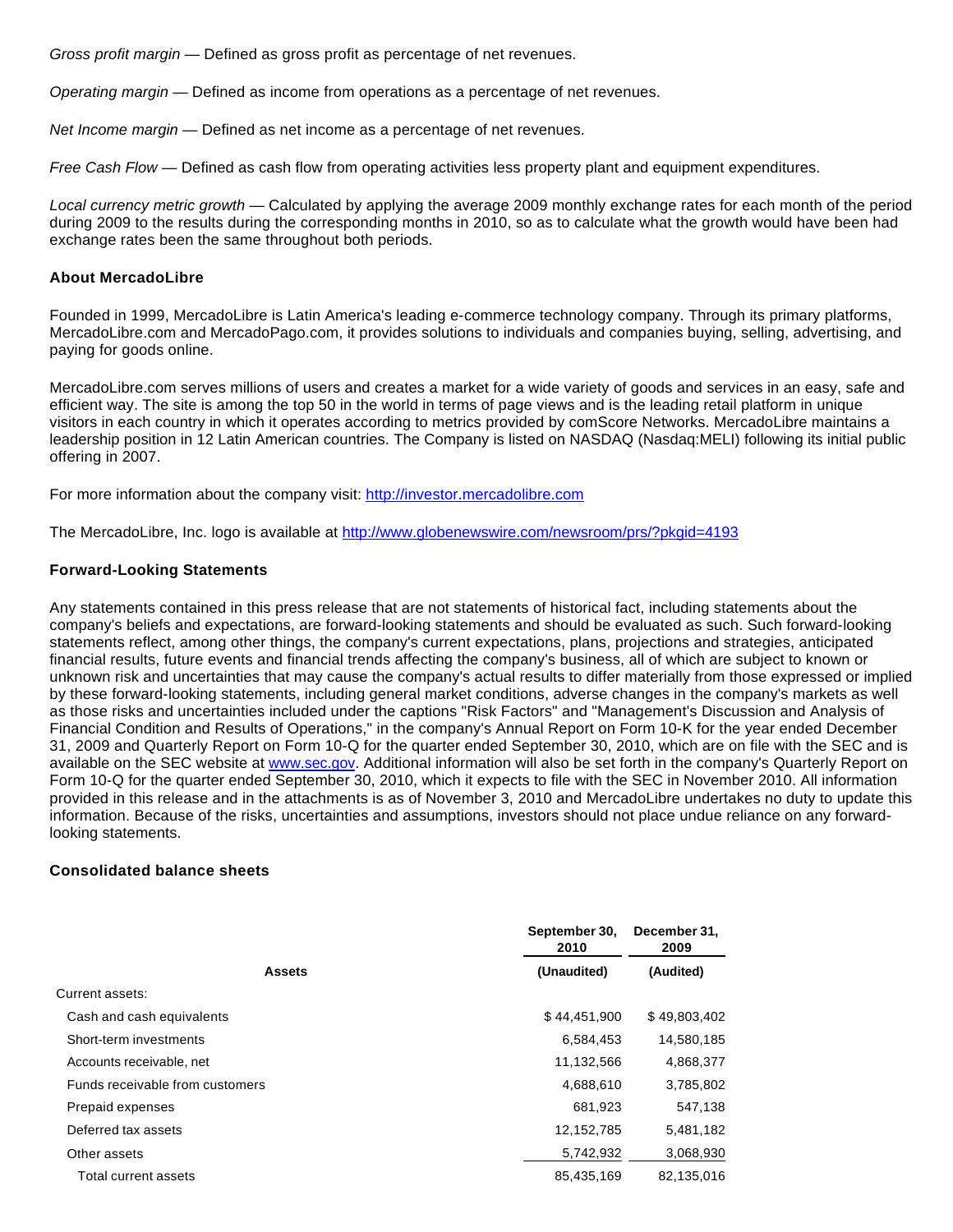| Non-current assets:                                                                                                                                                                     |                |                |
|-----------------------------------------------------------------------------------------------------------------------------------------------------------------------------------------|----------------|----------------|
| Long-term investments                                                                                                                                                                   | 65,852,573     | 26,627,357     |
| Property and equipment, net                                                                                                                                                             | 19,062,411     | 5,948,276      |
| Goodwill and intangible assets, net                                                                                                                                                     | 64,790,278     | 64,338,564     |
| Deferred tax assets                                                                                                                                                                     | 4,887,165      | 2,897,492      |
| Other assets                                                                                                                                                                            | 705,056        | 667,944        |
| Total non-current assets                                                                                                                                                                | 155,297,483    | 100,479,633    |
| <b>Total assets</b>                                                                                                                                                                     | \$240,732,652  | \$182,614,649  |
| <b>Liabilities and Shareholders' Equity</b>                                                                                                                                             |                |                |
| <b>Current liabilities:</b>                                                                                                                                                             |                |                |
| Accounts payable and accrued expenses                                                                                                                                                   | \$14,689,150   | \$11,599,634   |
| Funds payable to customers                                                                                                                                                              | 40,240,198     | 31,453,410     |
| Payroll and social security payable                                                                                                                                                     | 9,007,823      | 7,428,340      |
| Taxes payable                                                                                                                                                                           | 9,927,619      | 6,797,516      |
| Loans payable and other financial liabilities                                                                                                                                           | 30,905         | 3,213,992      |
| <b>Total current liabilities</b>                                                                                                                                                        | 73,895,695     | 60,492,892     |
| Non-current liabilities:                                                                                                                                                                |                |                |
| Payroll and social security payable                                                                                                                                                     | 2,629,779      | 1,355,006      |
| Loans payable and other financial liabilities                                                                                                                                           | 280,228        |                |
| Deferred tax liabilities                                                                                                                                                                | 6,439,580      | 5,170,799      |
| Other liabilities                                                                                                                                                                       | 1,327,673      | 1,402,715      |
| Total non-current liabilities                                                                                                                                                           | 10,677,260     | 7,928,520      |
| <b>Total liabilities</b>                                                                                                                                                                | \$84,572,955   | \$68,421,412   |
| Commitments and contingencies                                                                                                                                                           |                |                |
| Shareholders' equity:                                                                                                                                                                   |                |                |
| Common stock, \$0.001 par value, 110,000,000 shares authorized,<br>44,131,376 and 44,120,269 shares issued and outstanding at September<br>30, 2010 and December 31, 2009, respectively | \$44,131       | \$44,120       |
| Additional paid-in capital                                                                                                                                                              | 120,366,356    | 120,257,998    |
| Retained earnings                                                                                                                                                                       | 57,742,063     | 17,656,537     |
| Accumulated other comprehensive loss                                                                                                                                                    | (21, 992, 853) | (23, 765, 418) |
| Total shareholders' equity                                                                                                                                                              | 156,159,697    | 114,193,237    |
|                                                                                                                                                                                         |                |                |

Total liabilities and shareholders' equity **\$ 240,732,652** \$ 182,614,649

## **Nine Months Ended September 30, Three Months Ended September 30,**

|                                    | 2010           | 2009          | 2010           | 2009           |
|------------------------------------|----------------|---------------|----------------|----------------|
|                                    | (Unaudited)    |               | (Unaudited)    |                |
| Net revenues                       | \$154,399,483  | \$123,823,576 | \$55,951,378   | \$50,599,276   |
| Cost of net revenues               | (32,755,531)   | (25,620,134)  | (11,450,919)   | (10, 390, 671) |
| Gross profit                       | 121,643,952    | 98,203,442    | 44,500,459     | 40,208,605     |
| Operating expenses:                |                |               |                |                |
| Product and technology development | (11, 425, 716) | (9,016,061)   | (4,224,476)    | (3,295,436)    |
| Sales and marketing                | (34, 863, 616) | (31,342,260)  | (12, 281, 672) | (11,048,799)   |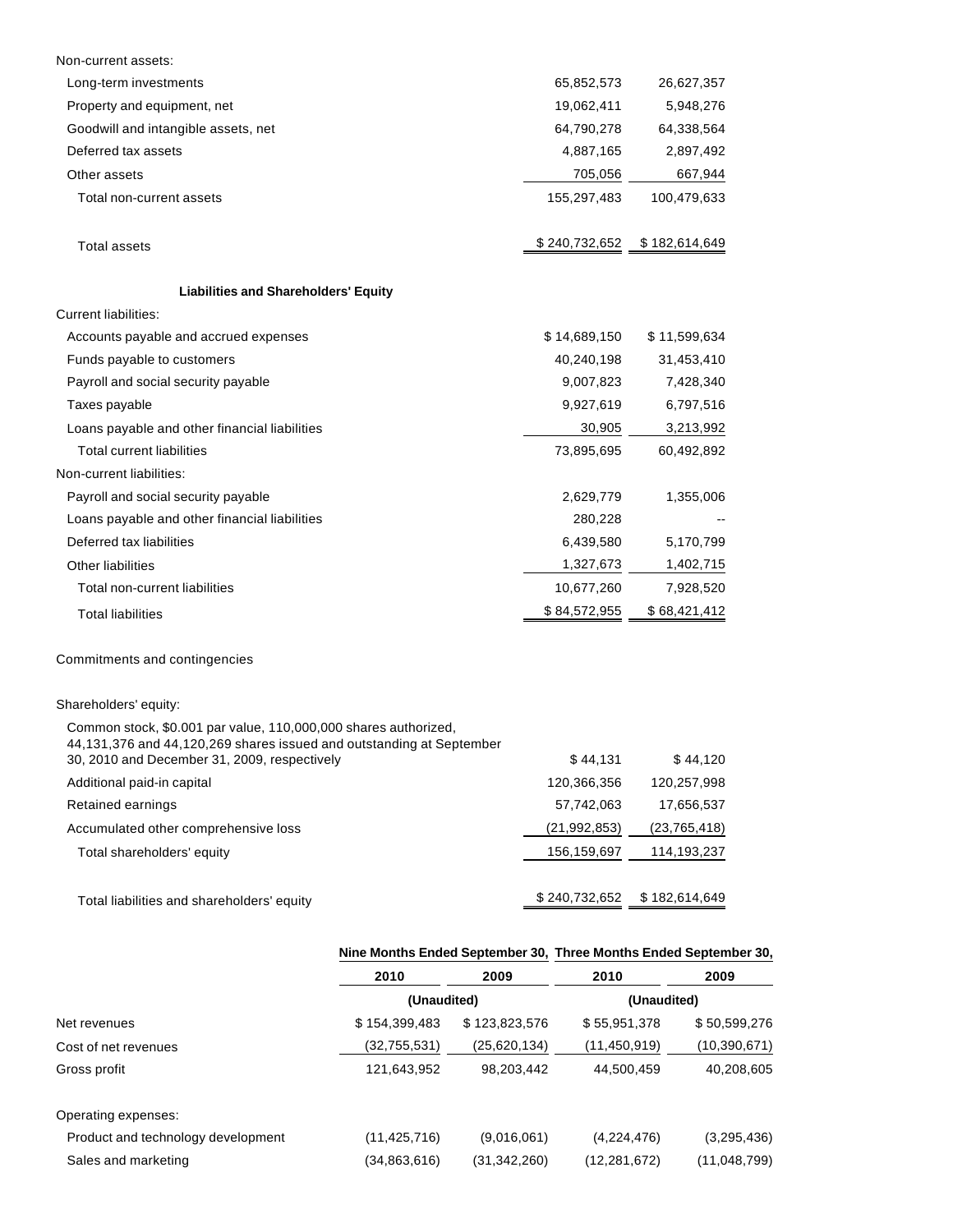| General and administrative                   | (21,725,081) | (19.683.004) | (8,683,605)    | (6,882,020)    |
|----------------------------------------------|--------------|--------------|----------------|----------------|
| Total operating expenses                     | (68,014,413) | (60,041,325) | (25, 189, 753) | (21, 226, 255) |
| Income from operations                       | 53,629,539   | 38,162,117   | 19,310,706     | 18,982,350     |
|                                              |              |              |                |                |
| Other income (expenses):                     |              |              |                |                |
| Interest income and other financial gains    | 3,073,427    | 2,112,180    | 1,361,899      | 580,343        |
| Interest expense and other financial charges | (6,919,307)  | (9,718,003)  | (567, 969)     | (3,873,230)    |
| Foreign currency gain / (loss)               | 7,275        | (2,770,725)  | (354,219)      | (3,299,938)    |
| Net income before income / asset tax expense | 49,790,934   | 27,785,569   | 19,750,417     | 12,389,525     |
|                                              |              |              |                |                |
| Income / asset tax expense                   | (9,705,408)  | (5,862,346)  | (959, 454)     | (2,537,257)    |
| Net income                                   | \$40,085,526 | \$21,923,223 | \$18,790,963   | \$9,852,268    |

|                                   | Nine Months Ended September 30, Three Months Ended September 30, |            |             |            |
|-----------------------------------|------------------------------------------------------------------|------------|-------------|------------|
|                                   | 2010                                                             | 2009       | 2010        | 2009       |
|                                   | (Unaudited)                                                      |            | (Unaudited) |            |
| <b>Basic EPS</b>                  |                                                                  |            |             |            |
| Basic net income per common share | \$0.91                                                           | \$ 0.50    | \$ 0.43     | \$0.22     |
| Weighted average shares           | 44,121,539                                                       | 44.079.171 | 44,129,762  | 44,088,936 |

#### **Diluted EPS**

| Diluted net income per common share | \$ 0.91    | \$0.50     | \$ 0.43    | \$0.22     |
|-------------------------------------|------------|------------|------------|------------|
| Weighted average shares             | 44.144.678 | 44.130.078 | 44.151.367 | 44.138.031 |

| Nine Months Ended September 30, |  |
|---------------------------------|--|
|---------------------------------|--|

|                                                                                      | 2010         | 2009          |
|--------------------------------------------------------------------------------------|--------------|---------------|
|                                                                                      | (Unaudited)  |               |
| Cash flows from operations:                                                          |              |               |
| Net income                                                                           | \$40,085,526 | \$21,923,223  |
| Adjustments to reconcile net income to net cash provided<br>by operating activities: |              |               |
| Depreciation and amortization                                                        | 3,594,156    | 2,959,277     |
| Interest expense                                                                     |              | 343,643       |
| Accrued interest                                                                     | (262,088)    | (17, 293)     |
| Stock-based compensation expense - stock options                                     | 183          | 1,312         |
| Stock-based compensation expense - restricted shares                                 | 37,696       | 52,706        |
| LTRP accrued compensation                                                            | 2,798,656    | 1,163,139     |
| Deferred income taxes                                                                | (6,950,762)  | (1,200,197)   |
| Changes in assets and liabilities, excluding the effect of<br>acquisitions:          |              |               |
| Accounts receivable                                                                  | (6,048,287)  | (1,537,363)   |
| Funds receivable from customers                                                      | (877, 971)   | (221, 236)    |
| Prepaid expenses                                                                     | (113, 329)   | (596, 311)    |
| Other assets                                                                         | (2,600,348)  | (3,078,233)   |
| Accounts payable and accrued expenses                                                | 7,856,387    | 104,349       |
| Funds payable to customers                                                           | 7,393,673    | 8,169,631     |
| Other liabilities                                                                    | (2,923,832)  | (1, 102, 948) |
| Net cash provided by operating activities                                            | 41,989,660   | 26,963,699    |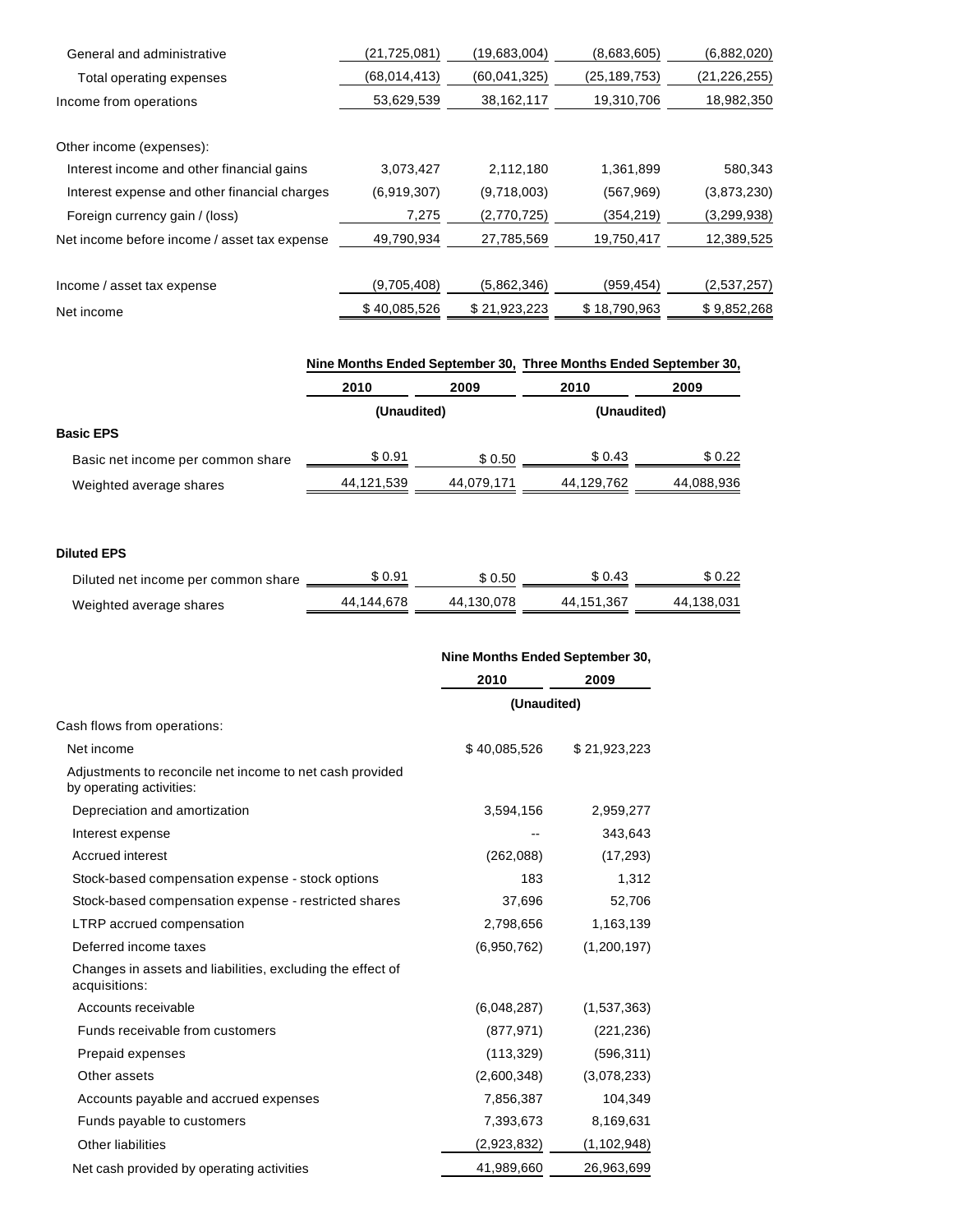| Cash flows from investing activities:                        |                |                |
|--------------------------------------------------------------|----------------|----------------|
| Purchase of investments                                      | (85, 338, 161) | (45,960,414)   |
| Proceeds from sale and maturity of investments               | 51,145,297     | 48,348,006     |
| Purchases of intangible assets                               | (12,788)       | (946,500)      |
| Purchases of property and equipment                          | (10, 554, 982) | (2,949,823)    |
| Net cash used in investing activities                        | (44, 760, 634) | (1,508,731)    |
| Cash flows from financing activities:                        |                |                |
| Decrease in short term debt                                  | (2,898,702)    | (12, 313, 161) |
| Stock options exercised                                      | 18,199         | 22,530         |
| Net cash used in financing activities                        | (2,880,503)    | (12,290,631)   |
| Effect of exchange rate changes on cash and cash equivalents | 299,975        | 2,694,057      |
| Net (decrease) increase in cash and cash equivalents         | (5,351,502)    | 15,858,394     |
| Cash and cash equivalents, beginning of the year             | 49,803,402     | 17,474,112     |
| Cash and cash equivalents, end of the period                 | \$44,451,900   | \$33,332,506   |
|                                                              |                |                |

|                                     | Nine Months Ended September 30, |             |  |
|-------------------------------------|---------------------------------|-------------|--|
|                                     | 2010                            | 2009        |  |
|                                     | (Unaudited)                     |             |  |
| Supplemental cash flow information: |                                 |             |  |
| Cash paid for interest              | \$5,765,634                     | \$8,895,023 |  |
| Cash paid for income taxes          | \$16,603,211                    | \$7,286,257 |  |

|                                                       | Three Months Ended September 30, 2010 |                                                   |                             |             |                                  |                          |
|-------------------------------------------------------|---------------------------------------|---------------------------------------------------|-----------------------------|-------------|----------------------------------|--------------------------|
|                                                       | <b>Brazil</b>                         | Argentina                                         | Mexico                      |             | <b>Venezuela Other Countries</b> | Total                    |
|                                                       |                                       |                                                   |                             |             |                                  |                          |
| Net revenues                                          |                                       | \$31,077,653 \$10,802,682 \$4,722,635 \$5,762,290 |                             |             |                                  | \$3,586,118 \$55,951,378 |
| Direct costs                                          | (19, 235, 066)                        |                                                   | $(5,353,452)$ $(2,914,273)$ | (2,653,357) | (2,230,064)                      | (32, 386, 212)           |
| Direct contribution                                   | 11,842,587                            | 5,449,230                                         | 1,808,362                   | 3,108,933   | 1,356,054                        | 23,565,166               |
| Operating expenses and indirect costs of net revenues |                                       |                                                   |                             |             |                                  | (4,254,460)              |
| Income from operations                                |                                       |                                                   |                             |             |                                  | 19,310,706               |
| Other income (expenses):                              |                                       |                                                   |                             |             |                                  |                          |
| Interest income and other financial gains             |                                       |                                                   |                             |             |                                  | 1,361,899                |
| Interest expense and other financial results          |                                       |                                                   |                             |             |                                  | (567, 969)               |
| Foreign currency losses                               |                                       |                                                   |                             |             |                                  | (354,219)                |
| Net income before income / asset tax expense          |                                       |                                                   |                             |             |                                  | \$19,750,417             |

|                     |                                                  | Three Months Ended September 30, 2009 |                             |           |                                  |                          |  |
|---------------------|--------------------------------------------------|---------------------------------------|-----------------------------|-----------|----------------------------------|--------------------------|--|
|                     | Brazil                                           | Argentina                             | Mexico                      |           | <b>Venezuela Other Countries</b> | Total                    |  |
| Net revenues        | \$27,206,864 \$7,512,544 \$4,119,973 \$8,833,848 |                                       |                             |           |                                  | \$2,926,047 \$50,599,276 |  |
| Direct costs        | (13.420.722)                                     | (3,209,448)                           | $(2,510,417)$ $(4,169,920)$ |           | (1,574,540)                      | (24, 885, 047)           |  |
| Direct contribution | 13.786.142                                       | 4.303.096                             | 1.609.556                   | 4.663.928 | 1.351.507                        | 25.714.229               |  |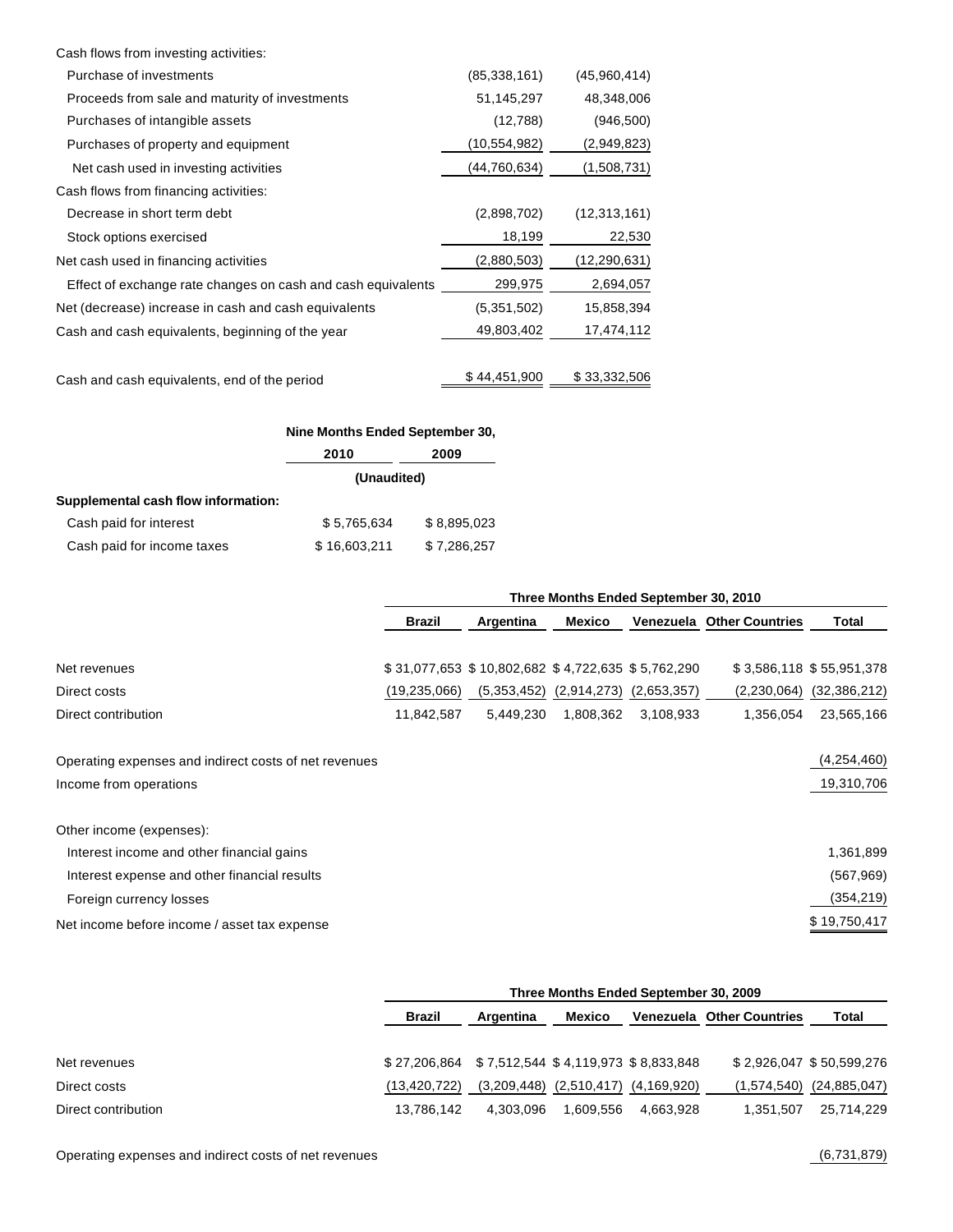Other income (expenses):

| Interest income and other financial gains    | 580.343      |
|----------------------------------------------|--------------|
| Interest expense and other financial results | (3,873,230)  |
| Foreign currency losses                      | (3,299,938)  |
| Net income before income / asset tax expense | \$12,389,525 |

|                                                          | Nine Months Ended September 30, 2010 |                                                     |             |             |                        |                            |
|----------------------------------------------------------|--------------------------------------|-----------------------------------------------------|-------------|-------------|------------------------|----------------------------|
|                                                          | <b>Brazil</b>                        | Argentina                                           | Mexico      | Venezuela   | <b>Other Countries</b> | Total                      |
| Net revenues                                             |                                      | \$88,210,536 \$28,609,190 \$13,861,921 \$13,705,926 |             |             |                        | \$10,011,910 \$154,399,483 |
| Direct costs                                             | (50,090,123)                         | (13,985,689)                                        | (8,544,912) | (6,759,831) | (5,694,502)            | (85,075,057)               |
| Direct contribution                                      | 38,120,413                           | 14,623,501                                          | 5,317,009   | 6,946,095   | 4,317,408              | 69,324,426                 |
| Operating expenses and indirect costs of net<br>revenues |                                      |                                                     |             |             |                        | (15,694,887)               |
| Income from operations                                   |                                      |                                                     |             |             |                        | 53,629,539                 |
| Other income (expenses):                                 |                                      |                                                     |             |             |                        |                            |
| Interest income and other financial gains                |                                      |                                                     |             |             |                        | 3,073,427                  |
| Interest expense and other financial results             |                                      |                                                     |             |             |                        | (6,919,307)                |
| Foreign currency gains                                   |                                      |                                                     |             |             |                        | 7,275                      |
| Net income before income / asset tax expense             |                                      |                                                     |             |             |                        | \$49,790,934               |

|                                                          | Nine Months Ended September 30, 2009 |             |           |                                                     |                        |                           |
|----------------------------------------------------------|--------------------------------------|-------------|-----------|-----------------------------------------------------|------------------------|---------------------------|
|                                                          | <b>Brazil</b>                        | Argentina   | Mexico    | Venezuela                                           | <b>Other Countries</b> | Total                     |
| Net revenues                                             |                                      |             |           | \$63,645,669 \$19,023,431 \$11,001,205 \$23,049,806 |                        | \$7,103,465 \$123,823,576 |
| Direct costs                                             | (34,980,292)                         | (8,688,409) |           | $(6,876,084)$ $(11,646,551)$                        | (4,172,062)            | (66, 363, 398)            |
| Direct contribution                                      | 28,665,377                           | 10,335,022  | 4,125,121 | 11,403,255                                          | 2,931,403              | 57,460,178                |
| Operating expenses and indirect costs of net<br>revenues |                                      |             |           |                                                     |                        | (19, 298, 061)            |
| Income from operations                                   |                                      |             |           |                                                     |                        | 38, 162, 117              |
| Other income (expenses):                                 |                                      |             |           |                                                     |                        |                           |
| Interest income and other financial gains                |                                      |             |           |                                                     |                        | 2,112,180                 |
| Interest expense and other financial results             |                                      |             |           |                                                     |                        | (9,718,003)               |
| Foreign currency losses                                  |                                      |             |           |                                                     |                        | (2,770,725)               |
| Net income before income / asset tax expense             |                                      |             |           |                                                     |                        | \$27,785,569              |

#### **Non-GAAP Measures of Financial Performance**

This press release includes certain non-GAAP financial measures as defined under Securities and Exchange Commission (SEC) Rules to supplement the company's consolidated financial statements presented in accordance with generally accepted accounting principles, or GAAP.

These measures are not in accordance with, or an alternative to, measures prepared in accordance with GAAP and may be different from non-GAAP measures used by other companies. In addition, these non-GAAP measures are not based on any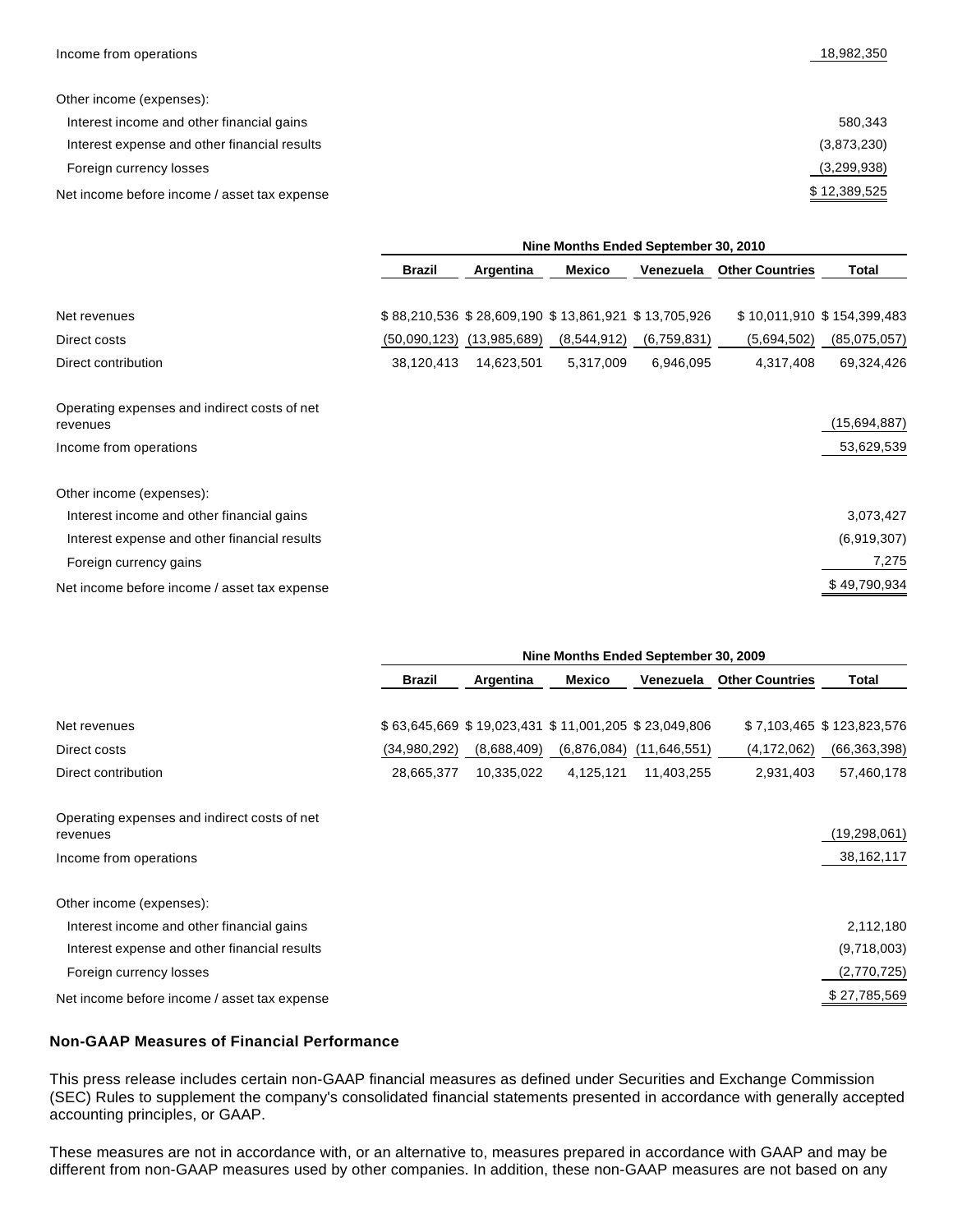comprehensive set of accounting rules or principles. Non-GAAP measures have limitations in that they do not reflect all of the amounts associated with MercadoLibre's results of operations as the corresponding GAAP measures.

Reconciliation to the most comparable GAAP measure of all non-GAAP financial measures included in this press release can be found in the tables included at the end of this press release.

These non-GAAP measures are provided to enhance investors' overall understanding of the company's current financial performance. Specifically, the company believes the non-GAAP measures provide useful information to both management and investors by excluding certain compensation expenses and unusual foreign currency effects that may not be indicative of its core operating results, thereby enhancing an investor's ability to make period over period comparisons of the company's results. The company believes the inclusion of these non-GAAP measures provides an element of consistency in the company's financial reporting and uses these measures in internal budgets and models and in determining executive compensation benchmarks.

In this press release MercadoLibre also includes each of net income, earnings per basic and diluted share, blended and effective tax rates and certain margin percentages for the three and nine-month periods ended September 30, 2010 and 2009 after excluding (or adding back) the following charges required by GAAP:

#### Long term retention plan compensation

(a) On August 8, 2008, the Board of Directors approved a long-term employee retention program (the 2008 LTRP) for certain executives based on 2008 performance that will be payable 50% in cash and 50% in MercadoLibre common stock, in addition to their annual salary and bonus. Payments will be made during the first quarter on an annual basis according to the following vesting schedule: year 1 (2009): 17%, year 2 (2010): 22%, year 3 (2011): 27%, year 4 (2012): 34%.

(b) On June 10, 2009 the Board of Directors approved a long-term employee retention (the 2009 LTRP) program for certain executives based on 2009 performance. If earned, payments to eligible employees under the 2009 LTRP will be in addition to payments of base salary and cash bonus, if earned, made to these employees. In order to receive an award under the 2009 LTRP, each eligible employee must satisfy the performance conditions established by the board of directors for him or her. If these conditions are satisfied, the eligible employee will, subject to his or her continued employment as of each applicable payment date, receive the full amount of his 2009 LTRP bonus, payable as follows: (I) the eligible employee will receive a fixed cash payment equal to 6.25% of his or her 2009 LTRP bonus once a year during eight years starting in 2010 (the "2009 Fixed Payment"); and (II) on each date the company pays the Fixed Payment to an eligible employee, he or she will also receive a cash payment (the "2009 Variable Payment") equal to the product of (i) 6.25% of the applicable 2009 LTRP bonus and (ii) the quotient of (a) divided by (b), where (a), the numerator, equals the Applicable Year Stock Price (as defined below) and (b), the denominator, equals the 2008 Stock Price, defined as \$13.81, which was the average closing price of the Company's common stock on the NASDAQ Global Market during the final 60 trading days of 2008. The "Applicable Year Stock Price" shall equal the average closing price of the Company's common stock on the NASDAQ Global Market during the final 60 trading days of the year preceding the applicable payment date.

(c) On June 25, 2010, the board of directors adopted the 2010 Long Term Retention Plan (the "2010 LTRP"). If earned, payments to eligible employees under the 2010 LTRP will be in addition to payments of base salary and cash bonus, the latter if earned, made to these employees. In order to receive an award under the 2010 LTRP, each eligible employee must satisfy the performance conditions established by the board of directors for him or her. If these conditions are satisfied, the eligible employee will, subject to his or her continued employment as of each applicable payment date, receive the full amount of his 2010 LTRP bonus, payable as follows: (I) the eligible employee will receive a fixed cash payment equal to 6.25% of his or her 2010 LTRP bonus once a year for a period of eight years starting in 2011 (the "2010 Annual Fixed Payment"); and (II) on each date we pay the Annual Fixed Payment to an eligible employee, he or she will also receive a cash payment (the "2010 Variable Payment") equal to the product of (i) 6.25% of the applicable 2010 LTRP bonus and (ii) the quotient of (a) divided by (b), where (a), the numerator, equals the Applicable Year Stock Price (as defined below) and (b), the denominator, equals the 2009 Stock Price, defined as \$45.75, which was the average closing price of our common stock on the NASDAQ Global Market during the final 60 trading days of 2009. The "Applicable Year Stock Price" shall equal the average closing price of our common stock on the NASDAQ Global Market during the final 60 trading days of the year preceding the applicable payment date.

For the 2008 LTRP and the Variable Payment of the 2009 and 2010 LTRP, the U.S. GAAP compensation cost is recognized in accordance with the graded-vesting attribution method and is accrued up to each payment day. For the Fixed Payment of the 2009 and 2010 LTRP, the compensation cost is recognized in a straight-line basis. The non-GAAP measures were calculated with the cost for each period being accrued in the full fiscal year immediately preceding the payment date according to the same payment schedule in which 27% and 22% of the cost of the 2008 LTRP plan vests during the three and nine-months periods ended September 30 2010 and 2009 respectively, and 12.5% of the cost of the 2009 and 2010 LTRP vests during the three- and nine-month periods ended September 30, 2010 and 2009. The following tables show a reconciliation of this cost from the GAAP measures to the non-GAAP measures.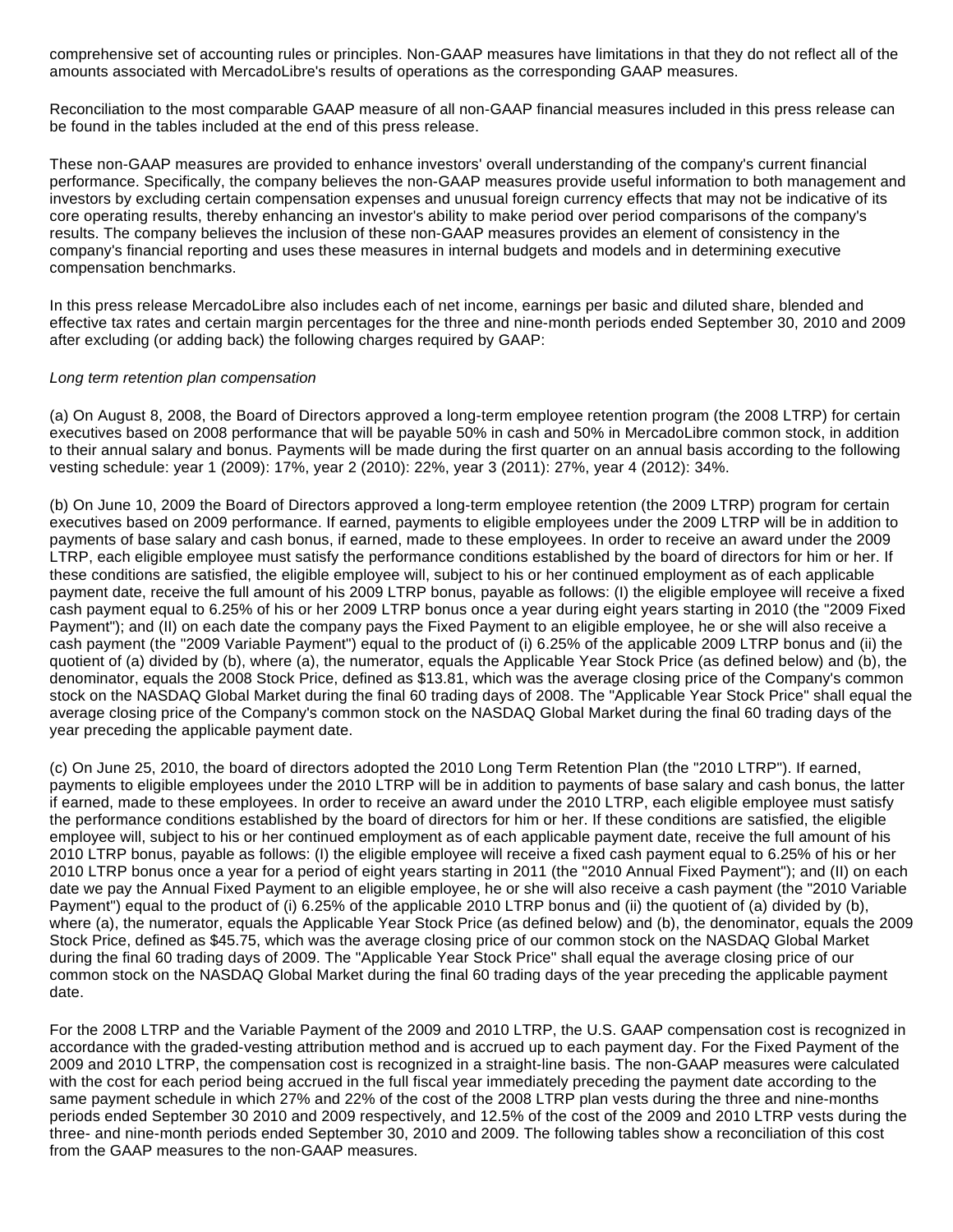#### Venezuelan foreign currency re-measurement effect

In the comparative period this amount relates to re-measurement of assets and liabilities in U.S. dollars in the Venezuelan statutory Financial Statements. Until September 30, 2009, the Venezuelan subsidiaries have re-measured the assets and liabilities outstanding in U.S. dollar balances at the parallel exchange rate and translated them to the official exchange rate. Starting in the fourth quarter of 2009, as a result of the changes in facts and circumstances that affect the Company's ability to convert currency for dividends remittances using the official exchange rate in Venezuela, the Venezuelan subsidiaries assets, liabilities, income and expense accounts have been translated using the parallel exchange rate, for that reason there is no longer a mismatch between the re-measurement exchange rate and the translation exchange rate. The following tables exclude the foreign currency re-measurement effect generated in the three and nine-month periods ended September 30, 2009 from applying different exchange rates in order to facilitate comparisons to present quarter figures, and to highlight this exchange rate matter.

|                                                                    | Nine Months Ended September 30, |               | Three Months Ended September 30, |              |  |
|--------------------------------------------------------------------|---------------------------------|---------------|----------------------------------|--------------|--|
|                                                                    | 2010                            | 2009          | 2010                             | 2009         |  |
| Net income                                                         | \$40,085,526                    | \$21,923,223  | \$18,790,963                     | \$9,852,268  |  |
| Long term retention plan compensation net of tax effect            | 800,680                         | 432,420       | 451,691                          | 174,130      |  |
| Venezuelan foreign currency re-measurement effect                  |                                 | (1,482,719)   |                                  | 1,011,313    |  |
| Non-GAAP net income                                                | \$40,886,206                    | \$20,872,924  | \$19,242,654                     | \$11,037,711 |  |
| Basic net income per common share:                                 | \$0.91                          | \$0.50        | \$0.43                           | \$0.22       |  |
| Non-GAAP basic net income per common share:                        | \$0.93                          | \$0.47        | \$0.44                           | \$0.25       |  |
| Shares used in basic net income per share calculation:             | 44,121,539                      | 44,079,171    | 44,129,762                       | 44,088,936   |  |
|                                                                    |                                 |               |                                  |              |  |
| Diluted net income per common share                                | \$0.91                          | \$0.50        | \$0.43                           | \$0.22       |  |
| Non-GAAP diluted net income per common share:                      | \$0.93                          | \$0.47        | \$0.44                           | \$0.25       |  |
| Shares used in diluted net income per share<br>calculation:        | 44,144,678                      | 44,130,078    | 44, 151, 367                     | 44,138,031   |  |
|                                                                    | Nine Months Ended September 30, |               | Three Months Ended September 30, |              |  |
|                                                                    | 2010                            | 2009          | 2010                             | 2009         |  |
| Income and asset tax expense                                       | \$9,705,408                     | \$5,862,346   | \$959,454                        | \$2,537,257  |  |
| Income taxes related with long term retention plan<br>compensation | 345,660                         | 189,310       | 279,986                          | 135,255      |  |
| Income taxes related with Venezuelan foreign currency<br>effects   |                                 | (763, 825)    |                                  | 520,979      |  |
| Non-GAAP income and asset tax expense                              | \$10.051.068                    | \$5.287.831   | \$1.239.440                      | \$3.193.491  |  |
| Income before income taxes                                         | \$49,790,934                    | \$27,785,569  | \$19,750,417                     | \$12,389,525 |  |
| Long term retention plan compensation                              | 1,146,339                       | 621,730       | 731,677                          | 309,385      |  |
| Venezuelan foreign currency re-measurement effect                  |                                 | (2, 246, 544) |                                  | 1,532,292    |  |
| Non-Gaap income before income taxes                                | \$50,937,274                    | \$26,160,755  | \$20,482,094                     | \$14,231,202 |  |